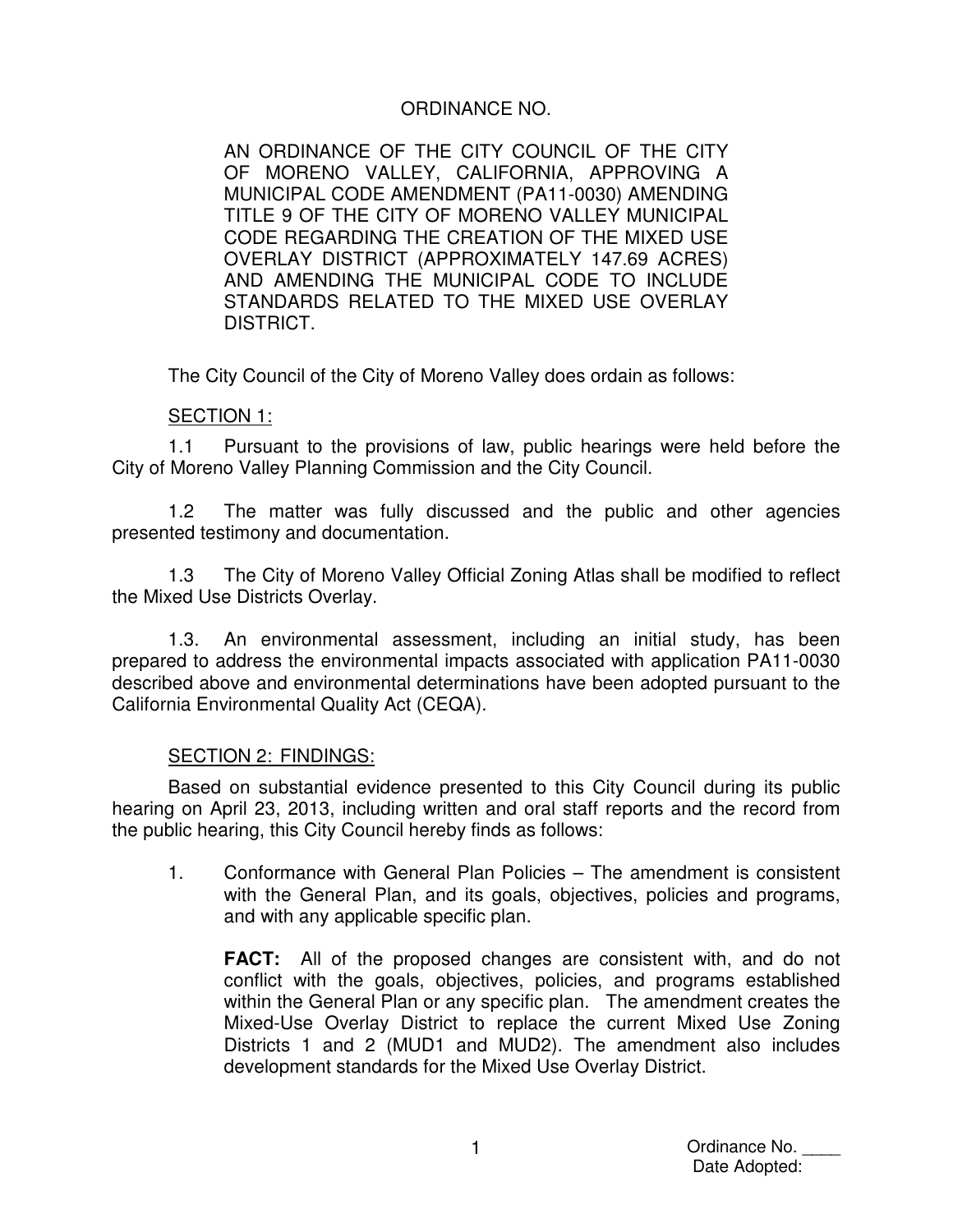The General Plan currently references and encourages the concept of mixed use development. At this time, only limited specific plan areas within the City (Village at Sunnymead – Specific Plan 204 and the expired Moreno Highlands – Specific Plan 208) are zoned for mixed use development. The creation of the Mixed Use Overlay District will help promote the concept of mixed use in the City of Moreno Valley.

General Plan Objective 2.4 states that the City shall "Provide commercial areas within the City that are conveniently located, efficient, attractive, and have safe and easy pedestrian and vehicular circulation in order to serve the retail and service commercial needs of Moreno Valley residents and businesses." The creation of the Mixed Use Overlay District will help meet this objective.

2. Health, Safety and Welfare – The proposed use will not be detrimental to the public health, safety or general welfare.

**FACT:** The proposed changes do not have the potential of adversely affecting the public health, safety or welfare of the residents of City of Moreno Valley or surrounding jurisdictions. The amendment deals with administrative matters that would not cause a physical effect on the environment.

3. Conformance with Zoning Regulations – The proposed amendment is consistent with the purposed and intent of Title 9.

**FACT:** The amendments to the Municipal Code provides for an internally consistent set of regulations that are compatible with the purpose and intent of Title 9. The proposed changes (creation of the Mixed Use Overlay District, deletion of the MUD1 & MUD2 and inclusion of the development standards for the Mixed Use Overlay District) eliminate conflicts or clarify the meaning of some sections of Title 9. As such, it furthers the specific purpose and intent of Title 9 to "implement the goals, objectives, policies and programs of the Moreno Valley General Plan and manage future growth and change in accordance with that plan."

#### SECTION 3: MUNICIPAL CODE AMENDED:

3.1 Removal of MUD1 & MUD2 Information from Chapter 9.07 Special Districts:

9.07.090 Mixed Use Development 1 (MUD1) 9.07.100 Mixed Use Development 2 (MUD2)

3.2 Addition of Mixed-Use Overlay Districts to Chapter 9.07 Special Districts:

9.07.090 Mixed-Use Overlay Districts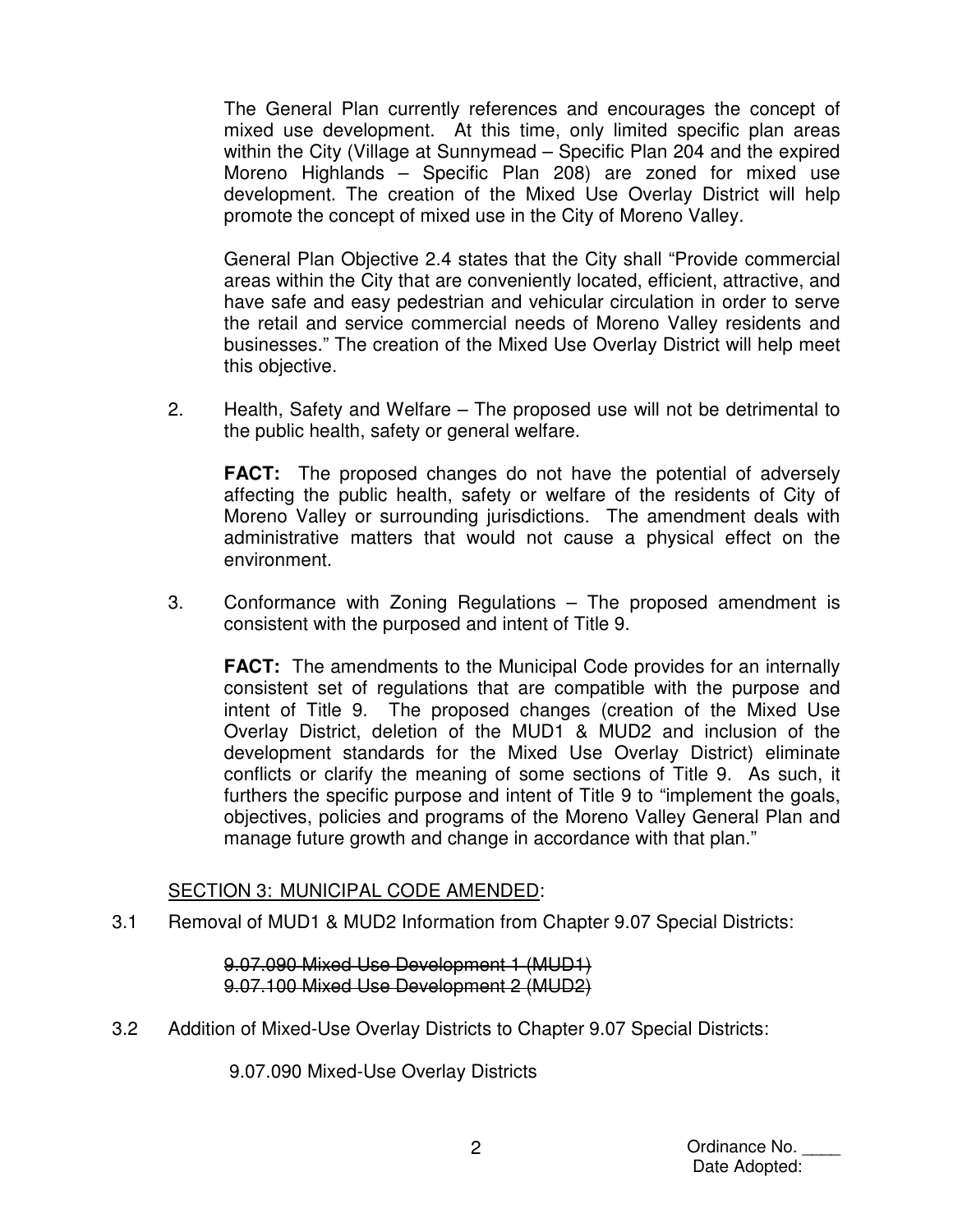3.3 The new Chapter 9.07.090– Mixed-Use Overlay Districts will include the following sections:

> 9.07.091 – Purpose and Intent 9.07.092 – Applicability 9.07.093 – Purposes of Mixed-Use Overlay Districts 9.07.094 – Permitted Uses in Mixed-Use Overlay Districts 9.07.095 – Mixed-Use Overlay District Site Development Standards 9.07.096 – Building Frontage Type Standards 9.07.097 – Open Space Standards – Publicly-Accessible Open Space 9.07.098 – Open Space Standards – Private/Common Open Space 9.07.099 – Lot Area Requirements and Lot Consolidation Incentives

The following will also be added to the Chapter 9.07.090– Mixed-Use Overlay Districts:

# **9.07.091 – Purpose and Intent**

**A. Purpose.** The purpose of this Chapter to provide regulations that implement the goals and policies of the General Plan, the Alessandro Boulevard Corridor Vision Plan (accepted by the Moreno Valley City Council on June 30, 2010), and other similar long-range planning documents aimed at encouraging mixed-use development within the City.

**B. Intent.** The Mixed-Use Overlay Districts are intended to:

1. Stimulate economic development and reinvestment through regulations based upon recognized urban design principles that allow property owners to respond with flexibility to market forces;

2. Create specific development nodes at street intersections with a pedestrian-oriented mix of uses with convenient access between area neighborhoods, housing, employment centers, and retail services;

3. Accommodate intensities and patterns of development that can support multiple modes of transportation including public transit, bicycles, and walking;

4. Facilitate well-designed new mixed-use development projects that combine residential and nonresidential uses (e.g., office, retail, business services, personal services, public spaces and uses, other community amenities, etc.) to promote a better balance of jobs and housing;

5. Ensure compatibility with adjacent existing single-family neighborhoods and harmonious integration with existing commercial areas;

6. Encourage the development of unique district character through a streetscape that provides attractive features (e.g., landscaping, street furniture, niche or linear parks, public places, courtyards, public transportation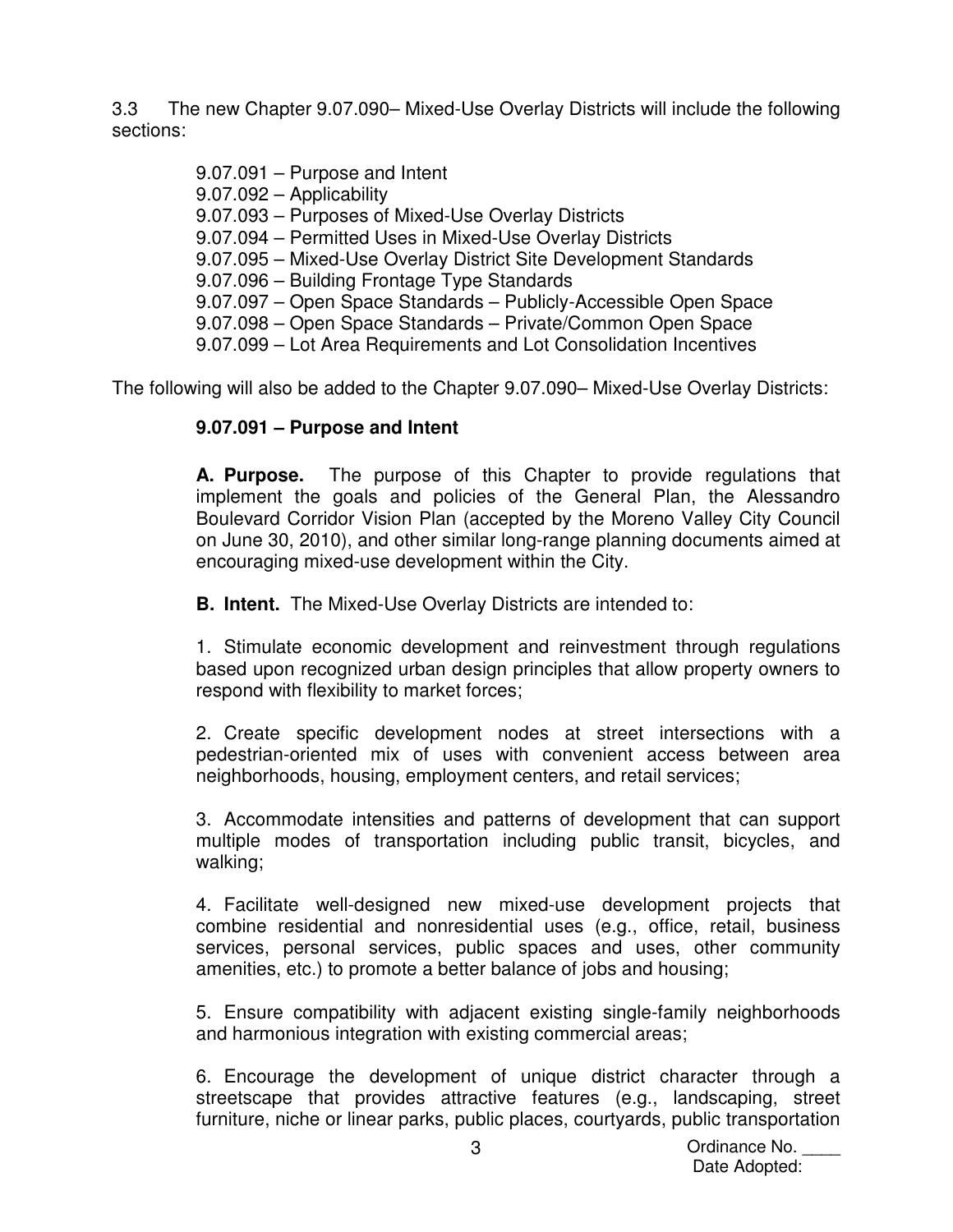shelters; etc.) designed to integrate the public realm (e.g., streets, sidewalks, etc.) with adjacent development on private property; and

7. Provide additional property rights while preserving existing property rights. This intent is achieved by providing additional development rights in compliance with this Chapter, which property owners may exercise under certain conditions, while retaining all development rights conferred by the underlying district to property owners in the mixed-use overlay districts. Incentives and advantages include allowing a greater range and mix of uses; more permissive dimensional specifications (e.g., greater floor area ratio, lot coverage ratio, and height; reduced setbacks; etc.); exemption from certain design review requirements; and fee reductions or waivers.

## **9.07.092 – Applicability**

This Section describes the applicability of mixed-use overlay district standards to a property when the property is located within two districts  $-$  a base district (e.g., Commercial (C), Office (O), Business Park/Light Industrial (BP), etc.) and a mixed-use overlay district.

**A. Relationship between overlay district standards and base district standards.** For property within a mixed-use overlay district, the regulations in this Chapter allow mixed-use development as an alternative to the type of development allowed under the base (underlying) district standards.

## **B. Base district standards.**

1. The provisions in this Chapter shall apply to all properties within their respective mixed-use overlay districts, but the provisions do not supersede the underlying base district provisions until a property is developed in compliance with the provisions of this Chapter.

2. New projects may be developed in compliance with the existing underlying base district, provided that all standards and requirements of the underlying base district are met.

3. Regulations, development standards, and requirements in the underlying base district shall continue to apply to those projects that are currently developed according to the existing standards.

4. For legal non-conforming uses (i.e., uses that do not comply with the provisions of the base district or this Chapter), the provisions in Section 9.02.180 (Legal Nonconforming Uses, Improvements, and Parcels) shall apply.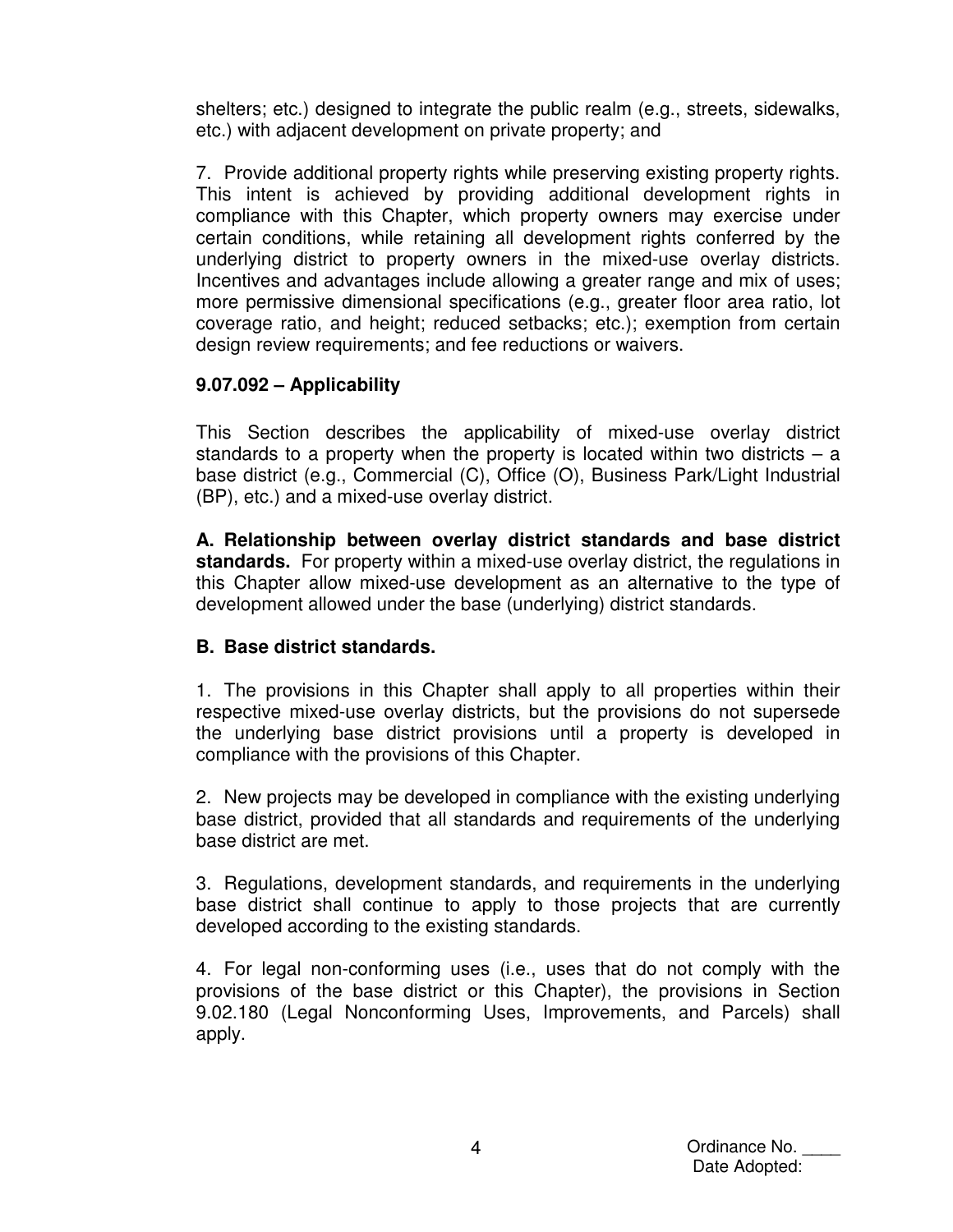# **C. Option to apply mixed-use overlay district standards.**

1. The owner or developer of any property within any mixed-use overlay district may choose to develop in compliance with the standards and procedures in this Chapter that apply to the particular mixed-use overlay district in which the property is located.

2. In order to exercise the option to develop under the provisions in this Chapter, approval of a development review application shall be required in compliance with Chapter 9.02.030 (Development Review Process). In granting the approval, the review authority shall find that:

a. The proposed development is in compliance with the provisions in this Chapter; and

b. Approval of the project will not reduce the amount of land available in mixed-use overlay zone areas to a point where the City's affordable housing needs under the Regional Housing Needs Assessment (RHNA) cannot be met.

**D. Other applicable regulations.** Other applicable regulations can be found in Section 9.09.250 (Live-Work Development) and Section 9.09.260 (Mixed-Use Development).

**E. Applicable regulations after completion of development.** Once a property is developed in compliance with the provisions in this Chapter, the provisions of this Chapter completely supersede the provisions of the underlying base district. Whenever the requirements of the overlay district impose a more or less restrictive standard than the provisions of the underlying base district, the requirements of the overlay district shall govern.

**F. Use of photographs.** Photographs and illustrations are included in this Chapter for illustrative purposes only. Specific development standards in this Chapter are the controlling language for purposes of development regulation.

## **9.07.093 – Purposes of Mixed-Use Overlay Districts**

This Section describes the purpose and intent of each mixed-use overlay district.

**A. Mixed-Use Institutional Anchor (MUI) Overlay District.** The Mixed-Use Institutional Anchor **(**MUI) Overlay District applies to areas around prominent anchor instituti0ns, such as civic centers, medical centers, and educational campuses. The intent is to build upon the role of the institutions by providing opportunities for urban, high-intensity development that serves the needs of visitors, employees, and residents affiliated with the anchor institution and the surrounding region. Development is allowed up to five stories in height with building frontages near or at the sidewalk, wide sidewalks, and parking under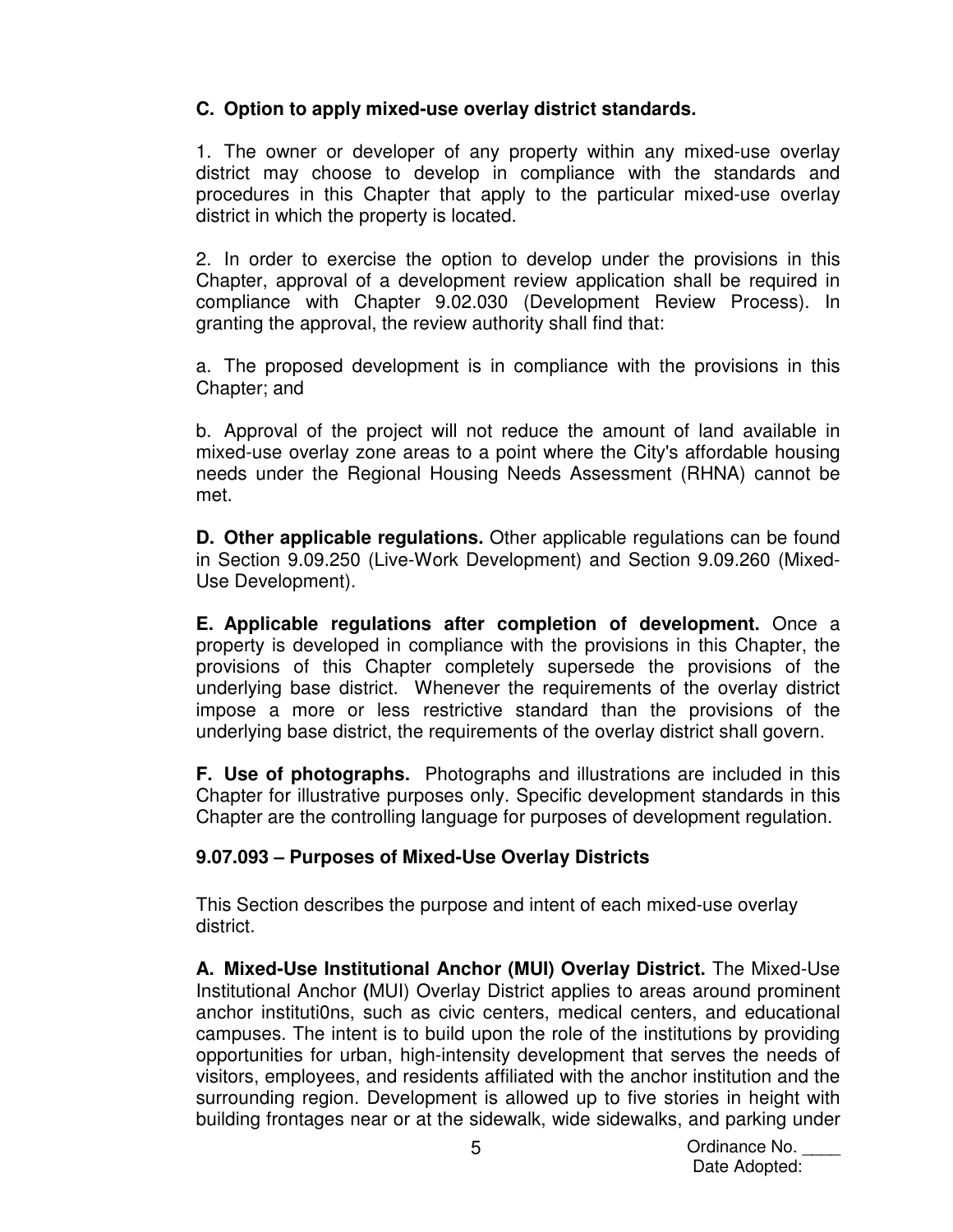or behind buildings. Vertical mixed-use development (ground-floor retail with offices or housing above) is required at important street intersections. Horizontally-integrated or vertically-integrated mixed-use development, with no requirement for ground-floor retail, is allowed in other locations. The overlay district name may be expanded to include the name of the type of anchor institution (e.g., "MUI – Medical Center"). See Figure 9.07.093-1 (Examples of Development in Mixed-Use Institutional Anchor (MUI) Overlay District).

**B. Mixed-Use Community (MUC) Overlay District.** The Mixed-Use Community (MUC) Overlay District applies to areas along major arterials and arterials. The intent is to provide opportunities for the development of pedestrian-oriented blocks with medium-intense development that serves the needs of residents, visitors, and employees from the surrounding community. Development is allowed up to four stories in height with building frontages near or at the sidewalk, wide sidewalks, and parking under or behind buildings. Vertical mixed-use development (ground-floor retail with offices or housing above) is required at important street intersections. Horizontallyintegrated or vertically-integrated mixed-use development, with no requirement for ground-floor retail, is allowed in other locations. The overlay district name may be expanded to include the community name (e.g., "MUC – East Alessandro"). See Figure 9.07.093-2 (Examples of Development in Mixed-Use Community (MUC) Overlay District).

**C. Mixed-Use Neighborhood (MUN) Overlay District.** The Mixed-Use Neighborhood (MUN) Overlay District applies to areas along arterials and minor arterials. The intent is to provide an area for low-rise mixed-use development that serves the needs of residents, visitors, and employees from the surrounding immediate neighborhood. Development is allowed up to three stories in height with building frontages near or at the sidewalk, wide sidewalks, and parking under or behind buildings. Vertical mixed-use development (ground-floor retail with offices or housing above) is required at important street intersections. Horizontally-integrated or vertically-integrated mixed-use development, with no requirement for ground-floor retail, is allowed in other locations. The overlay district name may be expanded to include the neighborhood name (e.g., "MUN – Lasselle Crossing"). See Figure 9.07.093- 3 (Examples of Development in Mixed-Use Neighborhood (MUN) Overlay District).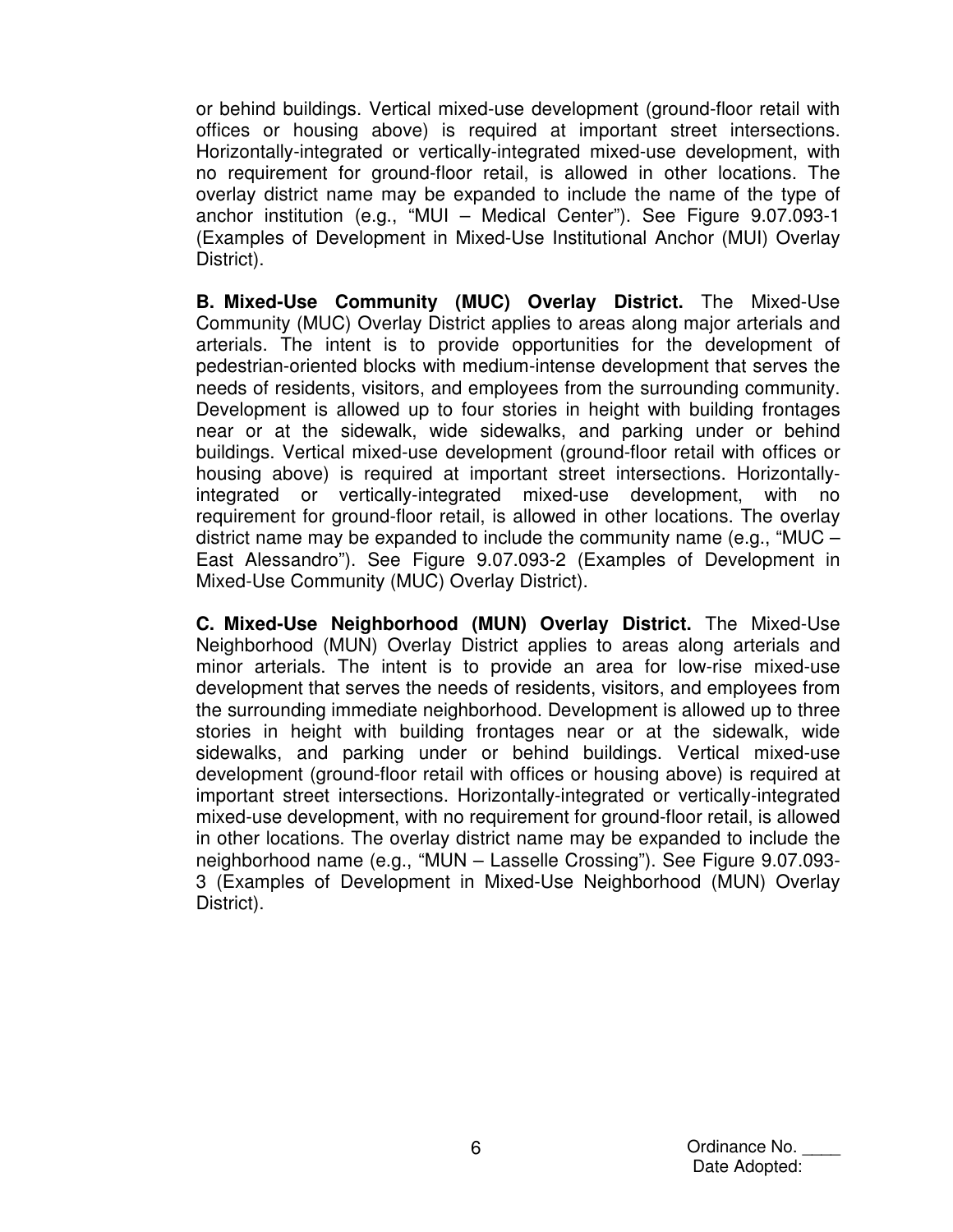3.4 Add the following section to Chapter 9.02.090 under "C - Limitations on Administrative Variances":

> 5. Decrease in building frontage requirements. In any mixed-use overlay district, the community development director may authorize up to a ten (10) percent decrease in the distance threshold established to specify the required percentage of a building frontage to be built to the Build-To-Zone, as indicated in Table 9.07.095-10 (Mixed Use Overlay District Development Standards) (i.e., the distance threshold from street intersections for the purposes of calculating building frontage length may be reduced from 300 feet to 270 feet). The community development director is not authorized to reduce the percentage of the building frontage that is required to be built to the Build-To-Zone.

3.5 Addition of Chapter 9.09 - Specific Use Development of the following three new uses:

> 9.09.250 – Live-Work Development 9.09.260 – Mixed-Use Development 9.09.270 – Outdoor Dining

3.6 Revisions to Chapter 9.11- Parking, Pedestrian, and Loading Requirement will the addition to 9.11.030 – General Regulations of the following:

> H. Rear Parking. Parking in the rear of buildings and service area shall be limited to five percent of the total required off-street parking, except in the mixed-use overlay districts identified in Chapter 9.07.090 (Mixed-Use Overlay Districts).

3.7 The addition of parking standard information for "Live-Work Units (residential component)" and "Residential Component of Mixed-Use Projects" to Table 9.11.040A-12 in Section 9.11.040 – Off-Street Parking Requirements for Residential Uses. The additions to the table will appear as follows:

| <b>Use</b>                                              | Requirement | <b>Covered Parking   Notes</b> |                                                                                                                                                                                                                                 |
|---------------------------------------------------------|-------------|--------------------------------|---------------------------------------------------------------------------------------------------------------------------------------------------------------------------------------------------------------------------------|
| Residential                                             |             |                                |                                                                                                                                                                                                                                 |
| <b>Uses</b>                                             |             |                                |                                                                                                                                                                                                                                 |
| Live-Work<br><b>Units</b><br>(residential<br>component) | $2$ /unit   | 2 covered/unit                 | Guest parking is required for all units at 0.25<br>spaces/unit. Guest parking is NOT included in<br>the minimum required parking standard and<br>can be shared with the business aspect of the<br>"Live-Work" parking standard. |

## **Table 9.11.040A-12: Off-Street Parking Requirements**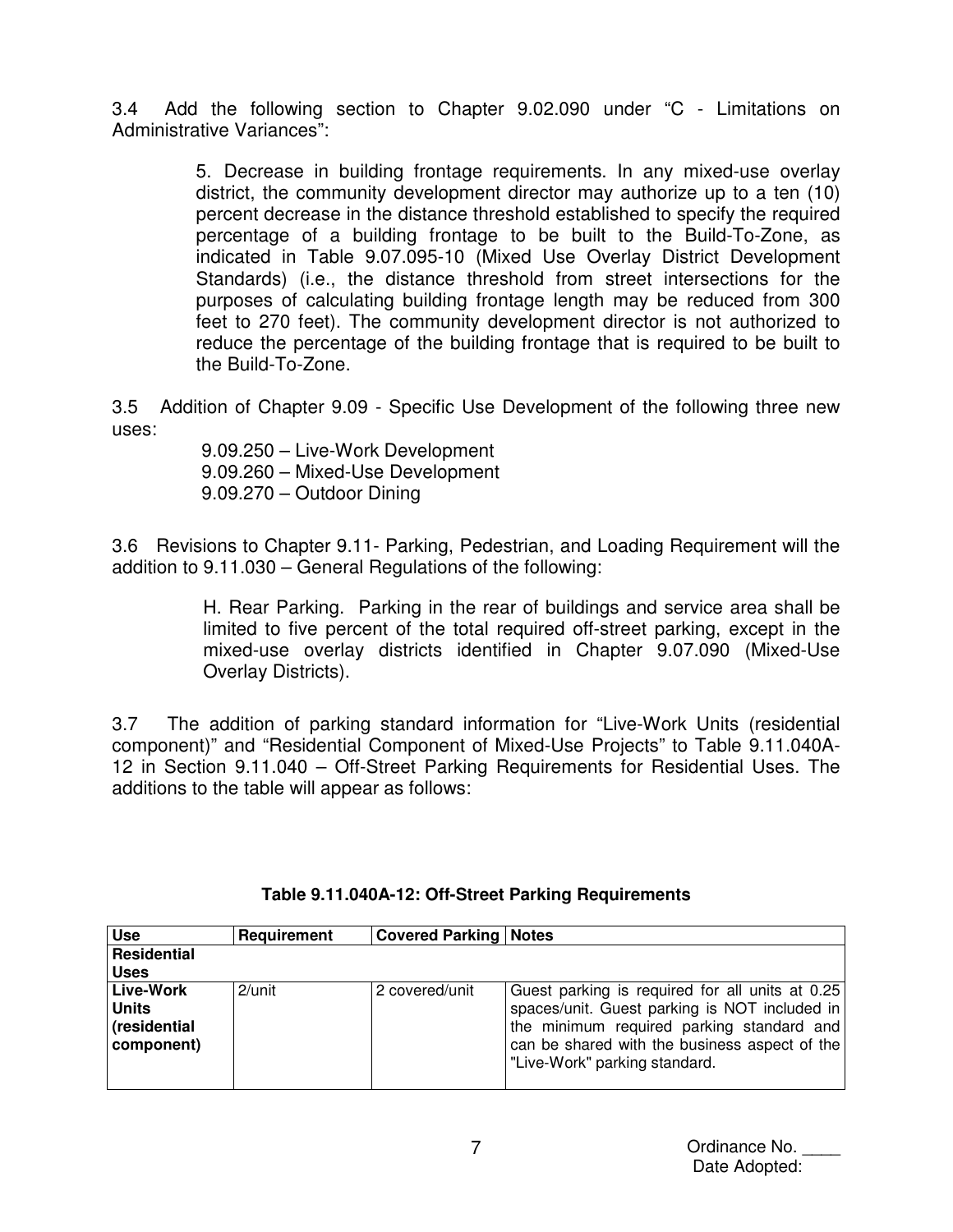| Residential    | See Multiple-    | See Multiple-    | Guest parking is required for all units at 0.25  |
|----------------|------------------|------------------|--------------------------------------------------|
| Component of   | Family           | Family           | spaces/unit. Guest parking is included in the    |
| Mixed-Use      | requirements in  | requirements in  | minimum required parking standard and may        |
| <b>Project</b> | Table 9.11.040A- | Table 9.11.040A- | be shared with the non-residential component.    |
|                | 12               | 12               | Alternate parking requirements may be            |
|                |                  |                  | permitted subject to approval of a parking study |
|                |                  |                  | pursuant to Section 9.11.070(A) of this chapter. |

3.8 The addition of parking standard information for "Eating and Drinking Establishments" to Table 9.11.040B-12 in Section 9.11.040 – Off-Street Parking Requirements for Commercial Uses. The additions to the table will appear as follows:

| <b>Commercial Uses</b>                                                                                                           | <b>Minimum Requirement</b>                                                                                 | <b>Notes</b>                                                                                                                                                                                                                                                                                            |
|----------------------------------------------------------------------------------------------------------------------------------|------------------------------------------------------------------------------------------------------------|---------------------------------------------------------------------------------------------------------------------------------------------------------------------------------------------------------------------------------------------------------------------------------------------------------|
| <b>Eating and Drinking</b><br><b>Establishments</b>                                                                              | 1/100 sq. ft. of gross floor<br>area up to 6,000 sq. ft. 1/75<br>sq. ft. of gross floor area               | A<br>minimum of 10<br>spaces<br>required for stand-alone use.                                                                                                                                                                                                                                           |
|                                                                                                                                  | over 6,000 sq. ft.                                                                                         | No additional parking required if<br>outdoor dining area comprises<br>no more than 15 percent of the<br>interior gross floor area of the<br>primary food service use; If<br>outdoor dining area is over 15%,<br>1 space for every 60 sq ft or 1<br>space for every 3<br>seats.<br>whichever is greater. |
| <b>Eating and drinking</b><br>establishments within<br>shopping centers of 25,000<br>square feet of building area or<br>greater. | 1/225 sq. ft. of gross floor area<br>up to 15% of the shopping<br>center gross building square<br>footage. | Eating and drinking<br>establishments within shopping<br>centers of 25,000 square feet of<br>building area or greater.                                                                                                                                                                                  |

3.9 Revising Section 9.11.060-B of the Off-street bicycle parking requirements by deleting the current wording shown below:

 B. Number of Parking Spaces Required. Bicycle parking spaces shall be provided in all commercial, office and industrial districts equal to five percent of the required automobile parking spaces, with a minimum of two bicycle parking stalls required for any one use. Single-family and multiple-family residences, senior housing complexes, mobile home parks and model home complexes are exempt from this section.

The revised Section 9.11.060-B of the Off-street bicycle parking requirements will now read as follows: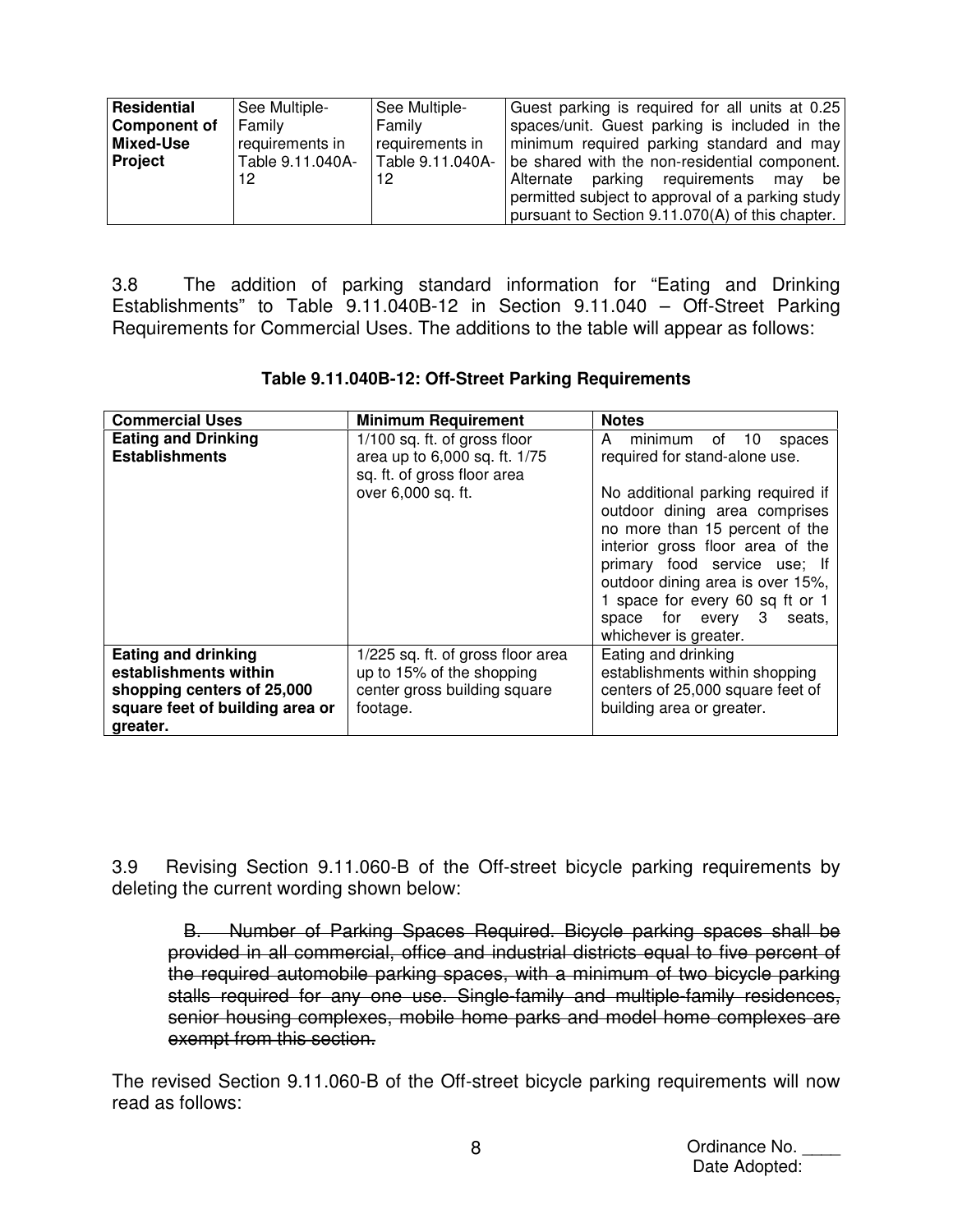## **B. Number of Parking Spaces Required.**

- 1. Bicycle parking spaces shall be provided in all commercial, office and industrial districts equal to five percent of the required automobile parking spaces, with a minimum of two bicycle parking stalls required for any one use.
- 2. Single and Multiple-family residences are exempt from this section.

3.10 Revising Section 9.11.060-D of the General Requirements of the Off-street bicycle parking requirements by adding the following:

6. Signage should be posted to direct bicyclists to the locations of bicycle racks that may not be readily apparent. Similarly, signs indicating the location of bicycle parking should be posted wherever a NO BICYCLE PARKING sign is posted.

3.11 Additions to Chapter 9.15.030 – Definitions (Municipal Code). The list below will be added into the current definitions section in alphabetic order:

**"Block"** means the aggregate of lots, pedestrian passages, and rear alleys, circumscribed on all sides by streets.

**"Block Length"** means the linear dimension of a block along one of its street frontages.

**"Block Perimeter"** means the aggregate dimension of a block along all of its street frontages.

**"Build**‐**to-Zone"** means the area between the minimum and maximum setbacks within which the principal building's front façade (building façade line) is to be located. See Figure 9.15.030-1 (Build-to-Zone).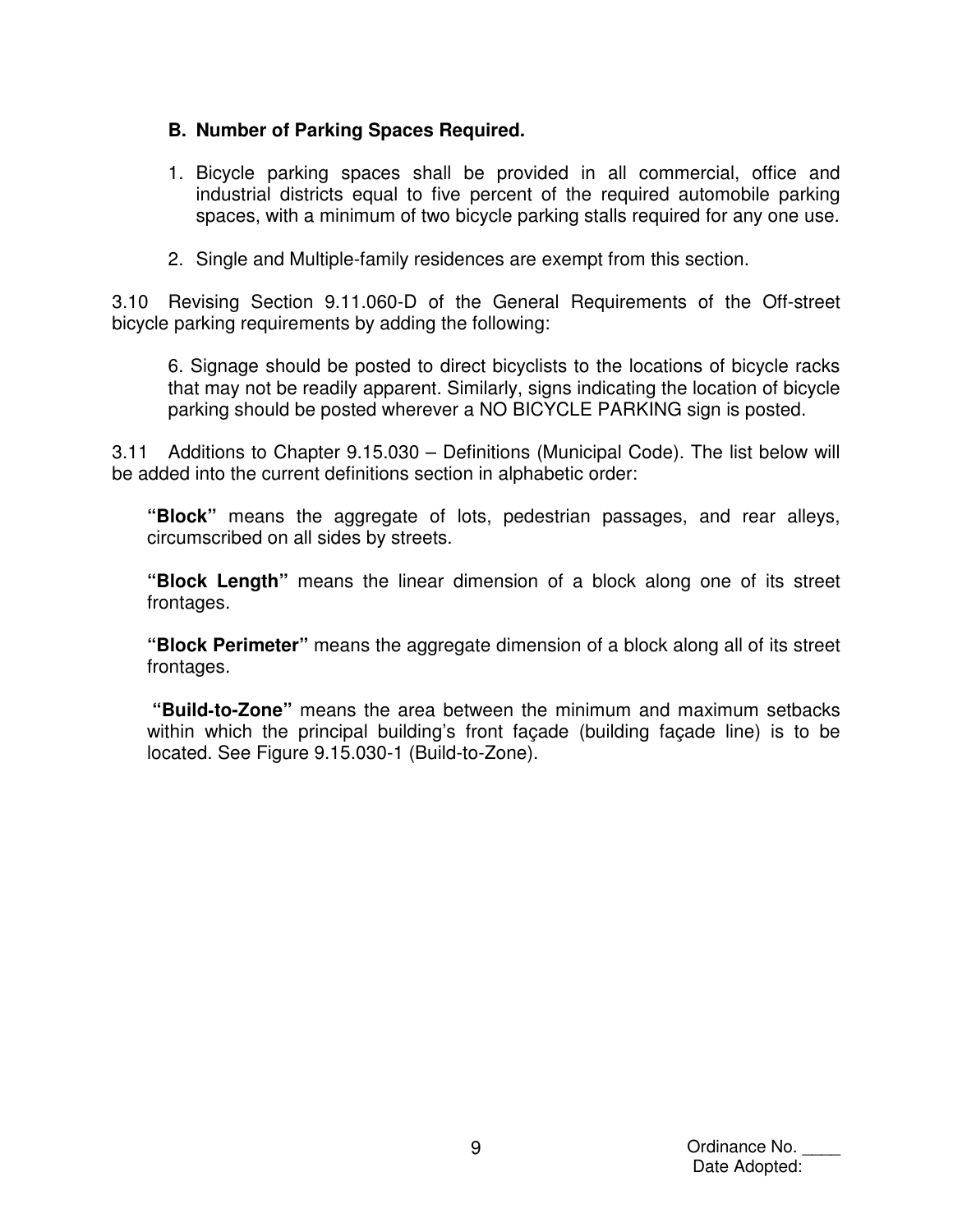

Illustration indicating the location of the build-to zone relative to the minimum and maximum setbacks and the building façade line

**"Building Façade Line"** means the vertical plane along a lot where the building's front façade is actually located. See Figure 9.15.030-1 (Build-to-Zone).

**"Commercial-Ready Space"** means the ground floor interior space constructed with a minimum height as established in Section 9.075.060 (Building Frontage Type Standards) that may be used for either residential or nonresidential uses. The intent of Commercial‐Ready space is to provide flexibility so that a space can be converted between residential and nonresidential uses in response to market demand.

 **"Floor Area Ratio (FAR)"** means the mathematical relation between volume of building and unit of land expressed as the ratio of gross floor area of all structures on a lot to total lot area. See Table 9.075.050-10 (Mixed-Use Development Standards) for FAR figures applicable to the mixed-use overlay districts. See Figure 9.15.030-2 (Floor Area Ratio).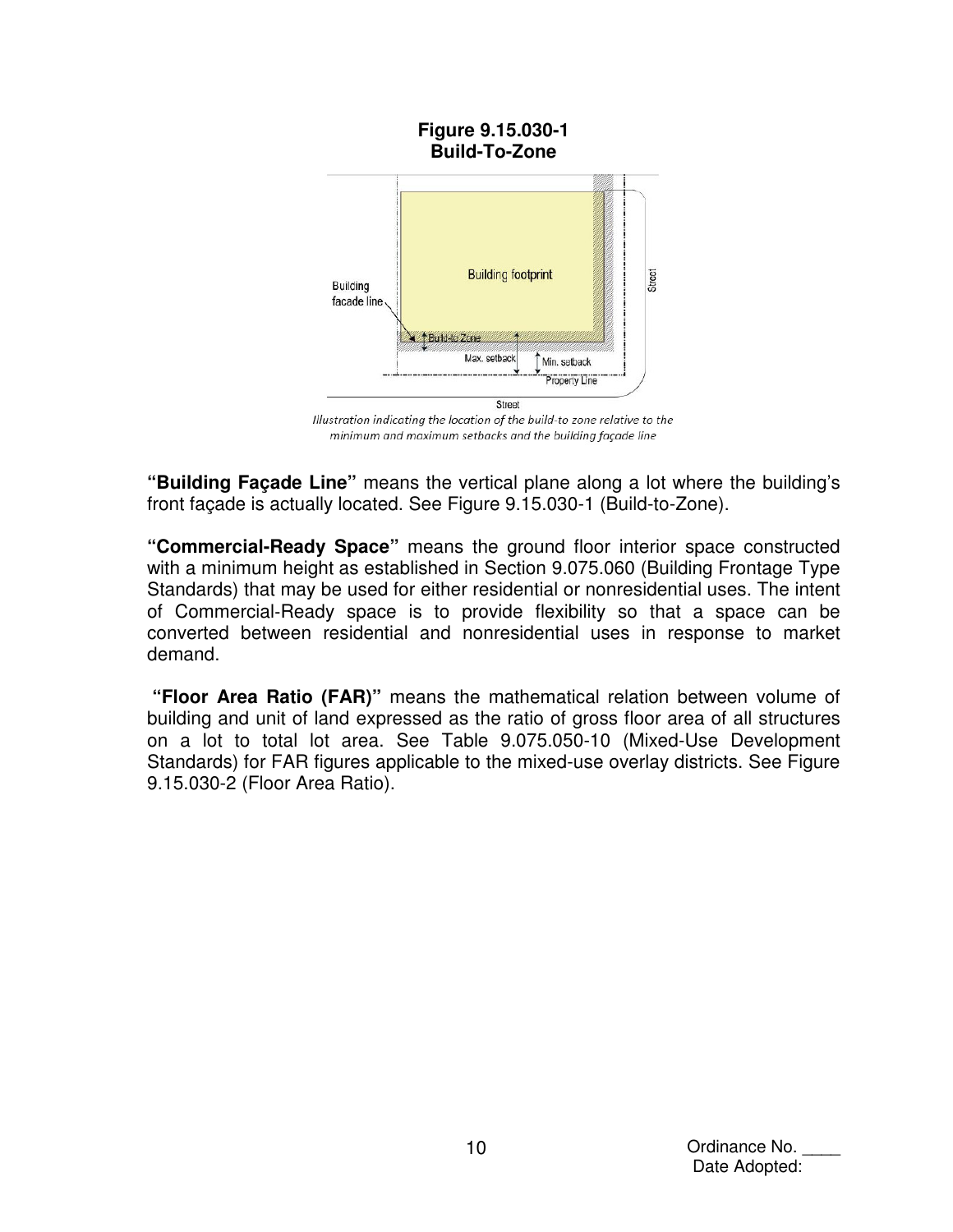## **Figure 9.15.030-2: Floor Area Ratio**

Possible Building Configurations for 0.50 FAR





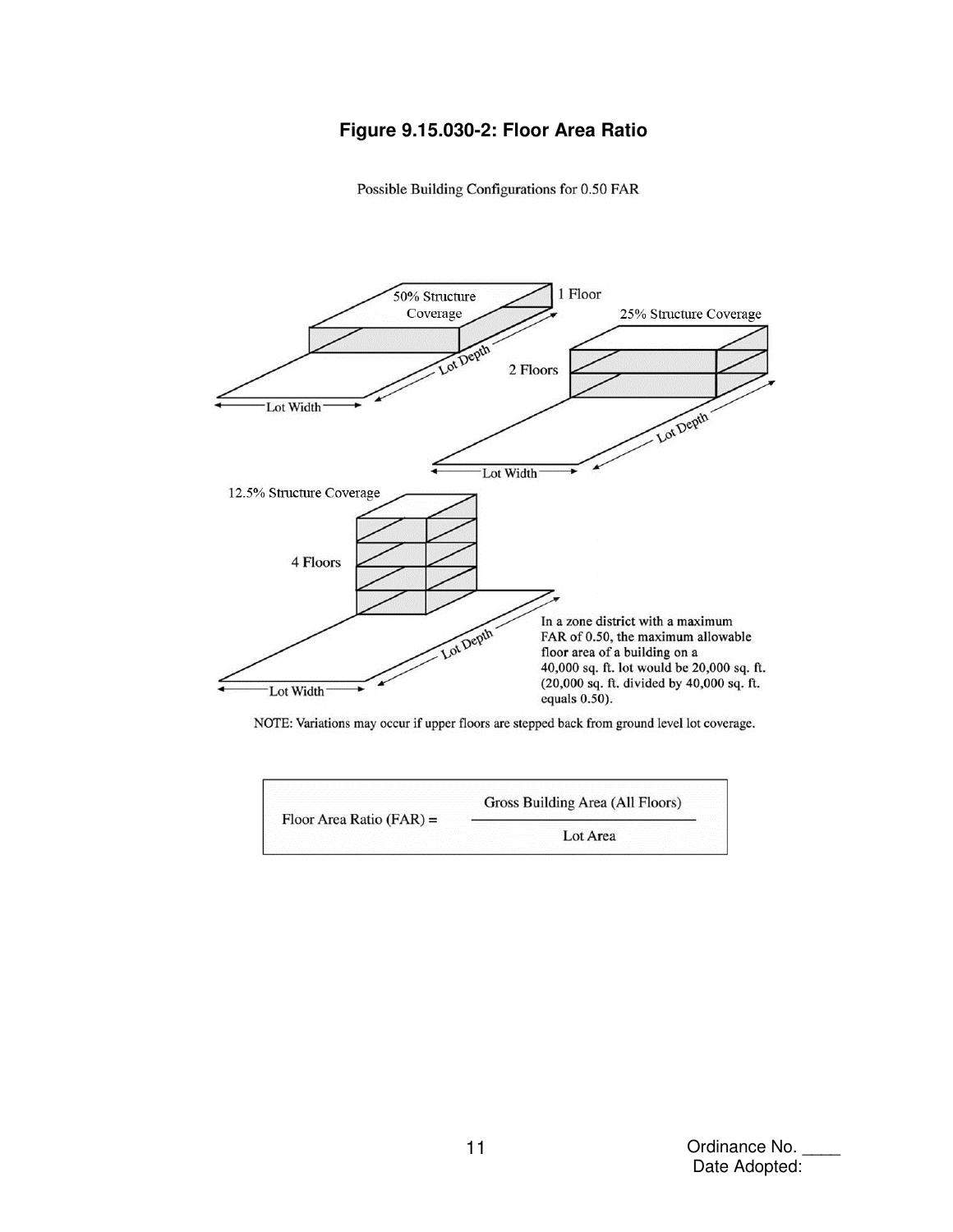**"Integration of uses"** means potential ways to integrate uses allowed in mixeduse development including:

1. Vertical integration. A mix of nonresidential uses (i.e., commercial, retail, and/or office) located on the ground floor with residential dwelling units located above.

2. Horizontal integration. A mix of nonresidential uses located on the primary street frontage of a lot and residential uses located at the rear of a lot.

**"Live-Work"** means a structure or complex of structures that integrates space for both residential and nonresidential uses within individual units.

**"Live/Work Unit"** means a unit with both residential and nonresidential uses and where neither use is subordinate to the other.

**"Mezzanine"** means an intermediate floor between main floors of a building. The floor often projects from the walls and does not completely close the view of the ceiling from the floor immediately below. A mezzanine floor and the floor below it share the same ceiling.

**"Mixed-Use Vertical Development"** means development that combines two or more types of land uses (e.g., residential, commercial, office, industrial, institutional, or recreation) in a single building in a vertical configuration, typically with residential uses located above nonresidential uses.

**"Mixed-Use Horizontal Development"** means development that combines two or more types of land uses (e.g., residential, commercial, office, industrial, institutional, or recreation) on a single development site, but not necessarily in the same building, typically nonresidential uses are located adjacent to the street and residential uses are located away from major streets behind nonresidential uses.

**"Mixed-Use Overlay District"** means a land use designation (zoning district) that allows a combination of uses, which may include residential, commercial, office, industrial, institutional, or recreational uses.

**"Podium Parking"** means parking spaces that are covered by the ground floor of a building and are completely enclosed by walls. Podium parking may occur at or below the grade of the adjacent sidewalk.

**"Private Realm"** means any privately-owned property.

**"Public Realm"** means any publicly owned streets, roadways, sidewalks, parks, plazas, and other open spaces that comprise the shared space of a city for its visitors, employees and residents. It is the space between buildings where civic interaction occurs and is defined in contrast to private property.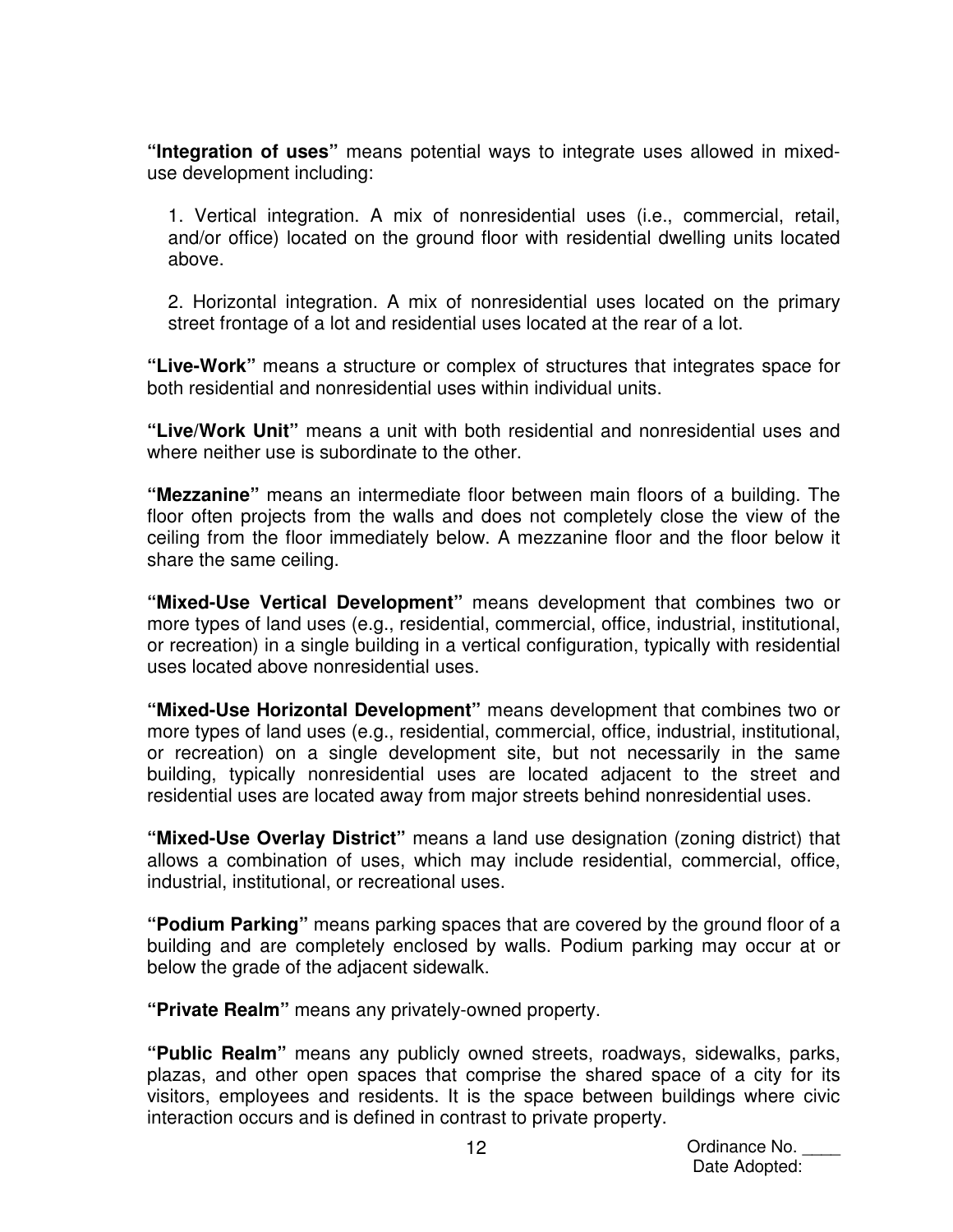**"Surface Parking"** means parking spaces that are not covered by a building and are not enclosed by walls. Surface parking is also known as a "parking lot".

**"Tuck-Under Parking"** means parking spaces that are covered by the upper floor of a building, but are otherwise open.

**"Underground Level"** means that portion of a structure between the floor and ceiling which is wholly or partly below grade and having more than one half of its height below grade.

3.12 The Permitted Uses Table 9.02.020-1 in Chapter 9.02.020 will be replaced with Exhibit of this Ordinance.

#### SECTION EFFECT OF ENACTMENT:

Except as specifically provided herein, nothing contained in this ordinance shall be deemed to modify or supersede any prior enactment of the City Council which addresses the same subject addressed herein.

SECTION NOTICE OF ADOPTION:

Within fifteen days after the date of adoption hereof, the City Clerk shall certify to the adoption of this ordinance and cause it to be posted in three public places within the city.

## SECTION EFFECTIVE DATE:

This ordinance shall take effect thirty days after the date of its adoption.

APPROVED AND ADOPTED this 23rd day of April, 2013.

 $\overline{\phantom{a}}$  ,  $\overline{\phantom{a}}$  ,  $\overline{\phantom{a}}$  ,  $\overline{\phantom{a}}$  ,  $\overline{\phantom{a}}$  ,  $\overline{\phantom{a}}$  ,  $\overline{\phantom{a}}$  ,  $\overline{\phantom{a}}$  ,  $\overline{\phantom{a}}$  ,  $\overline{\phantom{a}}$  ,  $\overline{\phantom{a}}$  ,  $\overline{\phantom{a}}$  ,  $\overline{\phantom{a}}$  ,  $\overline{\phantom{a}}$  ,  $\overline{\phantom{a}}$  ,  $\overline{\phantom{a}}$ distribution of the contract of the Mayor Mayor (1990) and the Mayor (1990) and the Mayor (1990) and the Mayor

ATTEST:

\_\_\_\_\_\_\_\_\_\_\_\_\_\_\_\_\_\_\_\_\_\_\_\_\_\_\_\_\_\_ City Clerk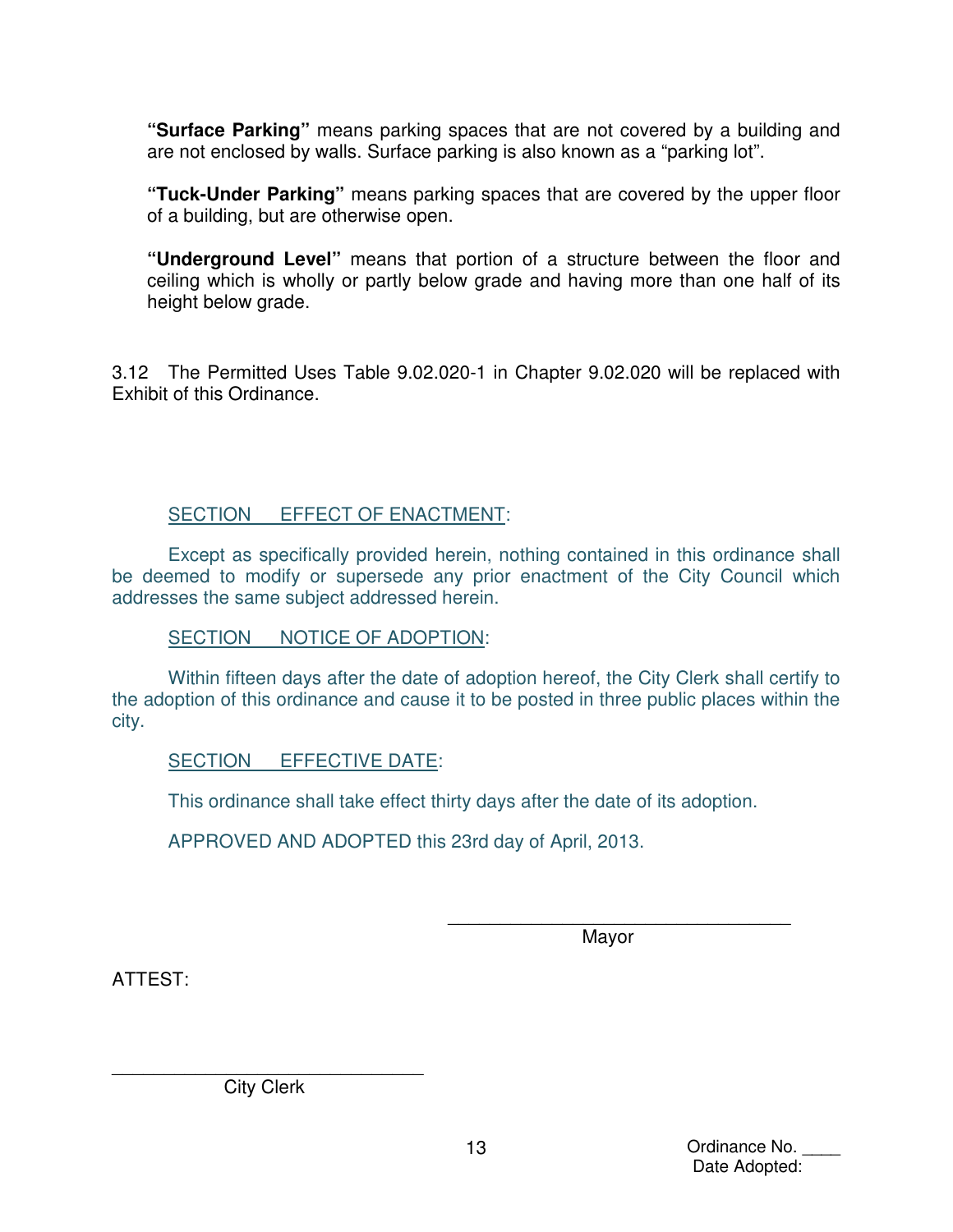APPROVED AS TO FORM:

\_\_\_\_\_\_\_\_\_\_\_\_\_\_\_\_\_\_\_\_\_\_\_\_\_\_\_\_\_\_ City Attorney

#### **ORDINANCE JURAT**

STATE OF CALIFORNIA )

COUNTY OF RIVERSIDE ) ss.

CITY OF MORENO VALLEY )

I, city Clerk of the City of Moreno Valley, California, do hereby certify that Ordinance No. <br>  $\blacksquare$  had its first reading on  $\blacksquare$ , \_\_\_\_\_ and had its second reading on \_\_\_\_\_\_\_\_\_\_\_\_, \_\_\_\_\_\_\_, and was duly and regularly adopted by the City Council of the City of Moreno Valley at a regular meeting thereof held on the \_\_\_\_\_\_day of \_\_\_\_\_\_\_\_\_\_\_, \_\_\_\_\_\_, by the following vote:

AYES:

NOES:

ABSENT:

ABSTAIN:

(Council Members, Mayor Pro Tem and Mayor)